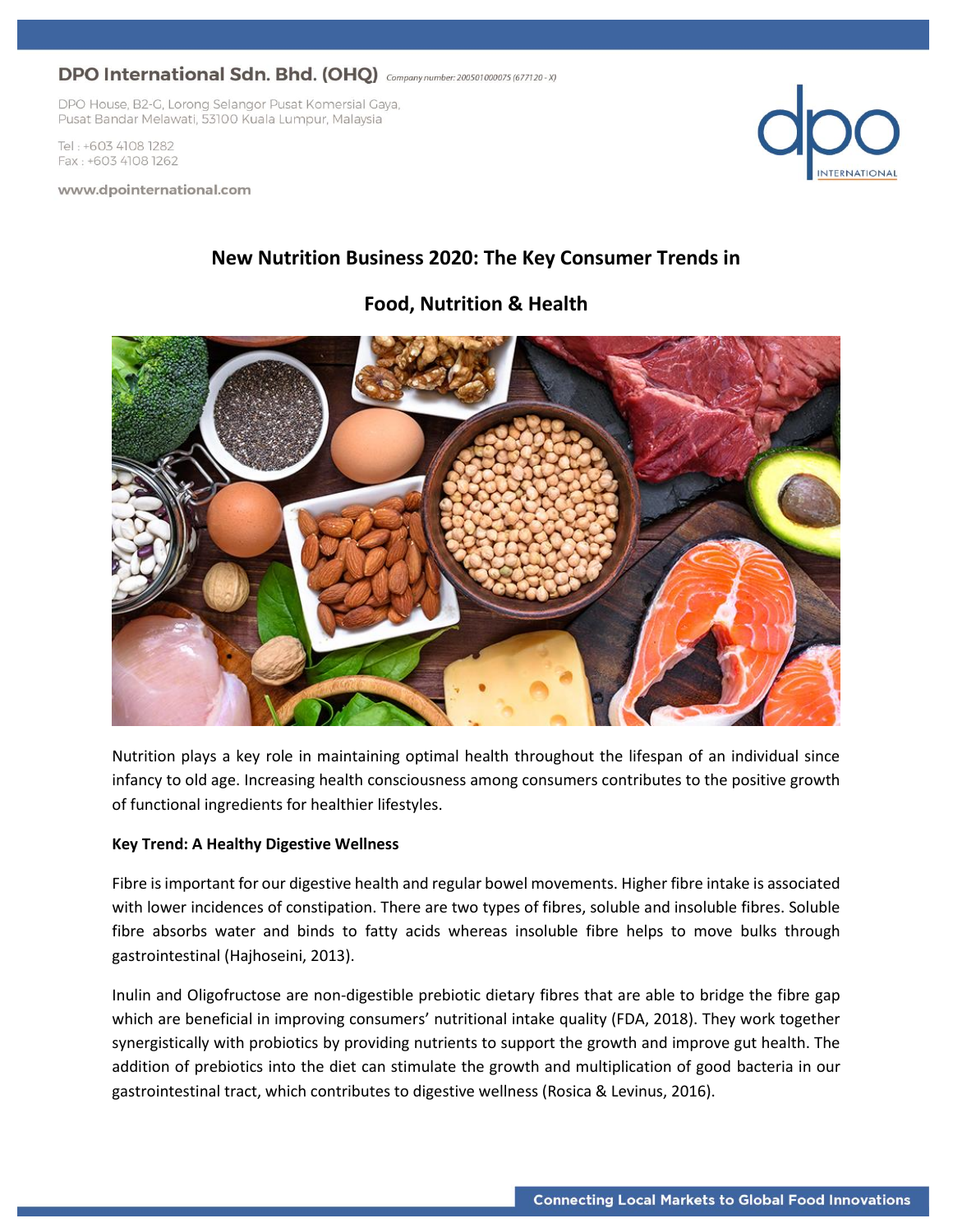DPO House, B2-G, Lorong Selangor Pusat Komersial Gaya, Pusat Bandar Melawati, 53100 Kuala Lumpur, Malaysia

Tel · +603 4108 1282 Fax: +603 4108 1262

www.dpointernational.com



According to the USDA (2016), the dietary fibre content in chia seed is higher than flax seed and quinoa seed. Chia seed, one of the richest source of soluble fibre is capable of retaining water and expand. Its rich fibre content greatly contributes to weight loss and meal satiation (Toscano et al., 2015).

#### **Key Trend: Good Carbs Stay, Bad Carbs Go Away**

There are two major types of carbohydrate which can be deemed as healthy and unhealthy. Healthy carbohydrates are known as complex or slower-acting carbohydrates. This type of carbohydrate raises blood sugar slowly and would last longer, thus promoting satiety which keep us from feeling hungry for a longer period. Unhealthy carbohydrates are known as simple or fast-acting carbohydrates. This type of carbohydrate raises blood sugar levels very quickly however it does not last very long. It works well to increase low-blood sugar but does not satisfy hunger like healthy carbohydrate does (Holesh & Martin, 2019).

Palatinose is a slow releasing carbohydrate that is naturally sourced from sugar beets. When consumed, Palatinose slowly releases energy over a longer period of time, as compared to conventional sugar that spikes sugar levels almost instantly (Beneo, 2016a). Palatinose has been shown to improve blood glycemic responses in both diabetic and nondiabetic individuals. Palatinose minimizes the blood glucose fluctuations and has been advocated to enhance fat oxidation during exercise (Henry et al., 2017).

### **Key Trend: Plant-based Takes Center Stage**

As consumers are seeking more fruits, vegetables, grains, seeds, herbs and other plant-based ingredients to include in their shopping list, the health food domarket is welcoming products that are using plants as key ingredients

Inulin and Oligofructose are natural non-digestible carbohydrates from chicory root which associated with healthy digestive health (Shoaib et al., 2016). They can be found naturally in a great number of plants and vegetables including agave, artichokes, asparagus, bananas, garlic, onions, leeks, and wheat though the chicory root is one of the wealthiest source.

Chia seed contains good doses of vegetal omega-3 fatty acid, dietary fibers, proteins and essential minerals. The extracted phenolic compounds from chia seed promote antioxidant activities (Coelho & Salas-Mellado, 2014; Munoz *et al*., 2012). Chia seed is also a good thickening and emulsifying agent which adds rich texture and silkiness when included in smoothies, desserts and dressings. Along with good emulsion and foaming stability, chia seed also boasts water holding capacity (Franklin & Hongu, 2016; Suri *et al*., 2016).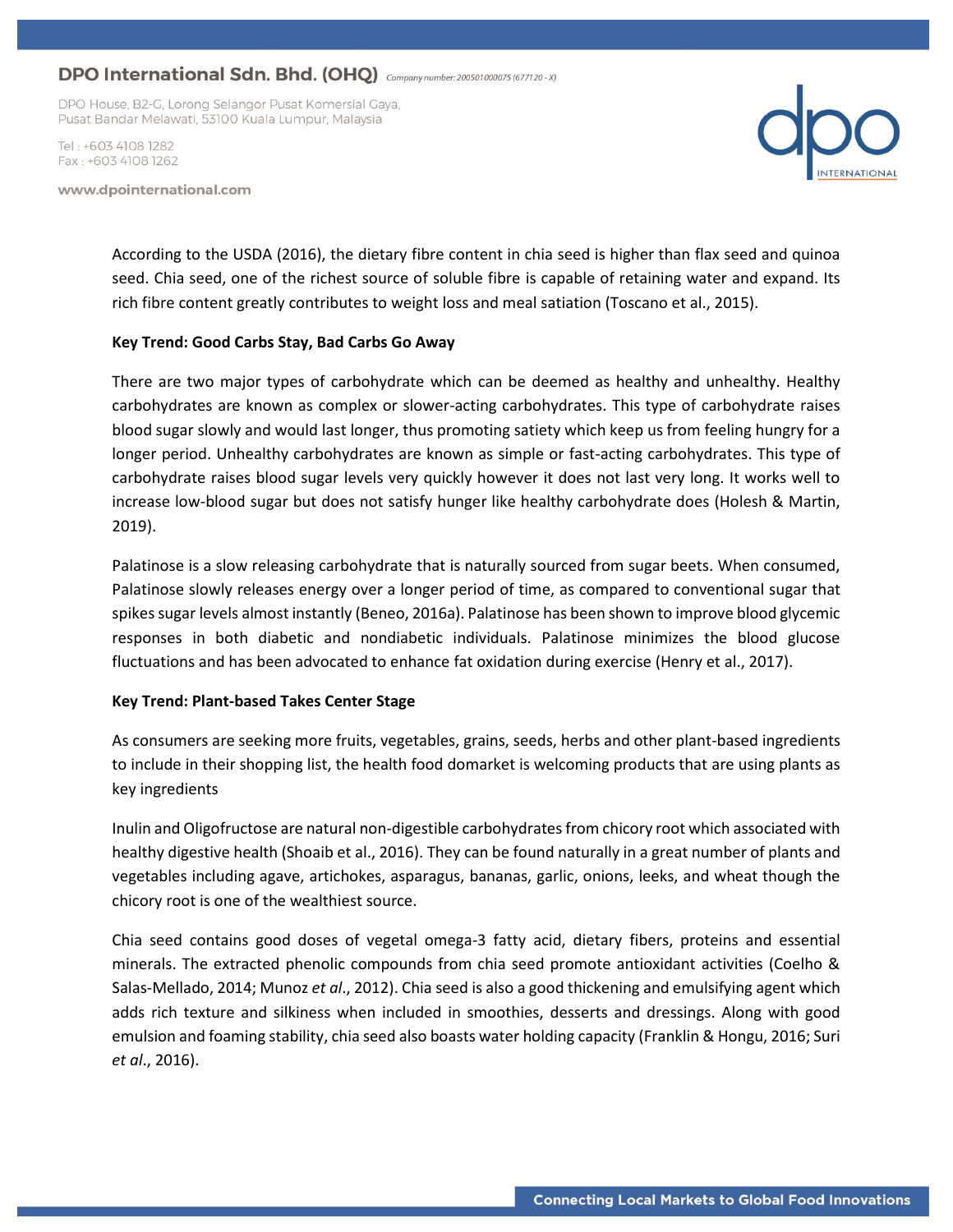DPO House, B2-G, Lorong Selangor Pusat Komersial Gaya, Pusat Bandar Melawati, 53100 Kuala Lumpur, Malaysia

Tel · +603 4108 1282 Fax: +603 4108 1262

www.dpointernational.com



#### **Key Trend: Awesome Healthier Choice for Sugar!**

Consumers are actively looking for alternatives to reduce sugar intake in their diets as excessive sugar intake over the recommended amount causes health complications. Manufacturers are always keen to tweak their formulations for not only a tasty product but also healthy. More consumers are beginning

to accept products that are formulated with nutritional enhancements such as added dietary fibre and reduced sugar, as long as they are still tasty.

Palatinose provide mild and natural sweetness, only 50% of sucrose's. Thus, it can be used as a sugar replacer in our diets especially for those who wants to enjoy the sweet taste without using too much sugar. Palatinose is able to replace sucrose or other high glycemic carbohydrates on a gram-to-gram basis as the glycaemic index (GI) of Palatinose is only at 32 (Beneo, 2013). This unique characteristic enables us to enjoy a better balanced energy supply as well as enjoying better health (Beneo, 2016a).

With 30% of the sweetness of sucrose, Oligofructose can be used together with other sweeteners to create a more balanced and sugar-like palate without any aftertaste (Beneo, 2013). Oligofructose contributes to a better blood glucose management as it supports a lower rise in blood glucose response (Beneo, 2016a).

### **Key Trend: Protein Does More Than Muscle Building**

In this day and age, protein consumption is no longer only for workout but to power up our days. Protein has become another star ingredient with a health halo and its growth is forecasted to grow at a CAGR close to 9% within year 2019 to 2023. The expanding global vegan population becomes the primary contributor for the growth of global plant-based protein market (Technavio, 2018).

Chia is an amazing source of plant protein that gives good calories and energy boost. It is one of the richest source of vegetal omega-3 fatty acids with good quality of plant origin protein containing all essential amino acids (Kulczyński et al., 2019). Consumers are more inclined towards plant protein with their high nutritional profiles including ease of digestibility, sustainable source, high nutritional value and nonallergic nature

Rice protein is increasingly considered as an alternative and an economic source of high quality plantbased protein as it is natural, gluten-free, non-GMO, hypo-allergenic, and has an excellent amino acid profile and protein digestibility (Beneo, 2016b).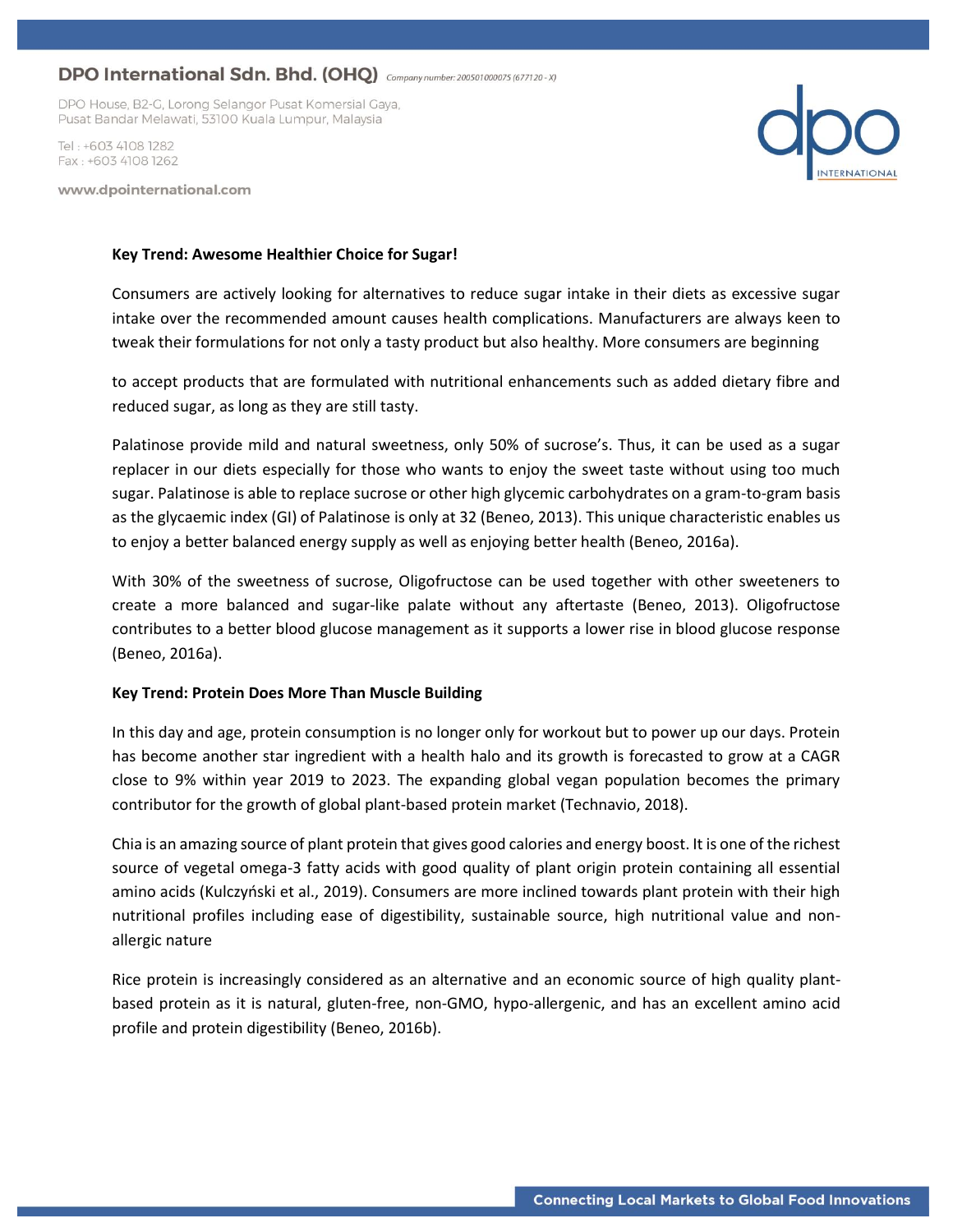DPO House, B2-G, Lorong Selangor Pusat Komersial Gaya, Pusat Bandar Melawati, 53100 Kuala Lumpur, Malaysia

Tel · +603 4108 1282 Fax: +603 4108 1262

www.dpointernational.com



#### **Key Trend: Fat Reborn**

When choosing fats, we should pick unsaturated fat over saturated fat. Good fats include monounsaturated and polyunsaturated fats. Bad ones include industrial-made trans-fats. We need healthy fats as they cannot be produced by our own body where it must be consumed through food sources or supplements. Studies suggest that intake of healthy fat in our daily diet is significantly improves our heart, body and brain health.

Chia seed is one the richest source of vegetal omega-3 fatty acids that contains high level of Omega-6 among plant foods. Unsaturated Omega-3 fatty acids are nutritionally important for good health and are beneficial for individuals suffering from heart disease (Coelho & Salas-Mellado, 2014).

life'sDHA is natural vegetarian source of DHA and EPA from the same microalgae where fish get their good fats from. DHA is a type of Omega-3 essential fatty acids that cannot be synthesized by our body, we have to ingest it through our diets. Studies shown that omega significantly contributes to the brain development and mental health (Rathod et al., 2016).

#### **Key Trend: Meat Reconceptualize**

Meat has played a crucial role in human evolution and has become an important component of a healthy and balanced diet with its nutritional richness. Despite the sky-rocketing popularity of plant-based protein, along with being scrutinized by several groups, meat consumption trend is still going strong. New inventions of lab-grown meat are fascinating developments that could be of large appeal to sustainability.

Meat contains valuable source of high protein, iron, B complex vitamins, zinc, selenium and phosphorus. However, there are still excess calories from meat due to its fat content. Meat also contains saturated fats that are considered detrimental to cardiovascular health. Total fat and saturated fat from meat have been associated with higher serum HDL-cholesterol levels (Liu et al., 2019). Hence, moderation of meat consumption is advisable.

#### **Key Trend: Superfoods That Lift Your Mood**

Disturbance in a person's mood is hypothesized to be the main underlying feature of Mood Disorders and has the highest lifetime prevalence rate. Mood disorders including depression, social anxiety and cognitive decline are increasing (Lu, 2015).

Besides exercising, food can be used to maintain emotional well-being as it provides comfort and a good socializing tool. Adequate DHA and EPF intake are linked to reducing the risk of depression. DHA and EPA aid serotonin, a nerve messenger that helps balance our mood. Studies showed that the anti-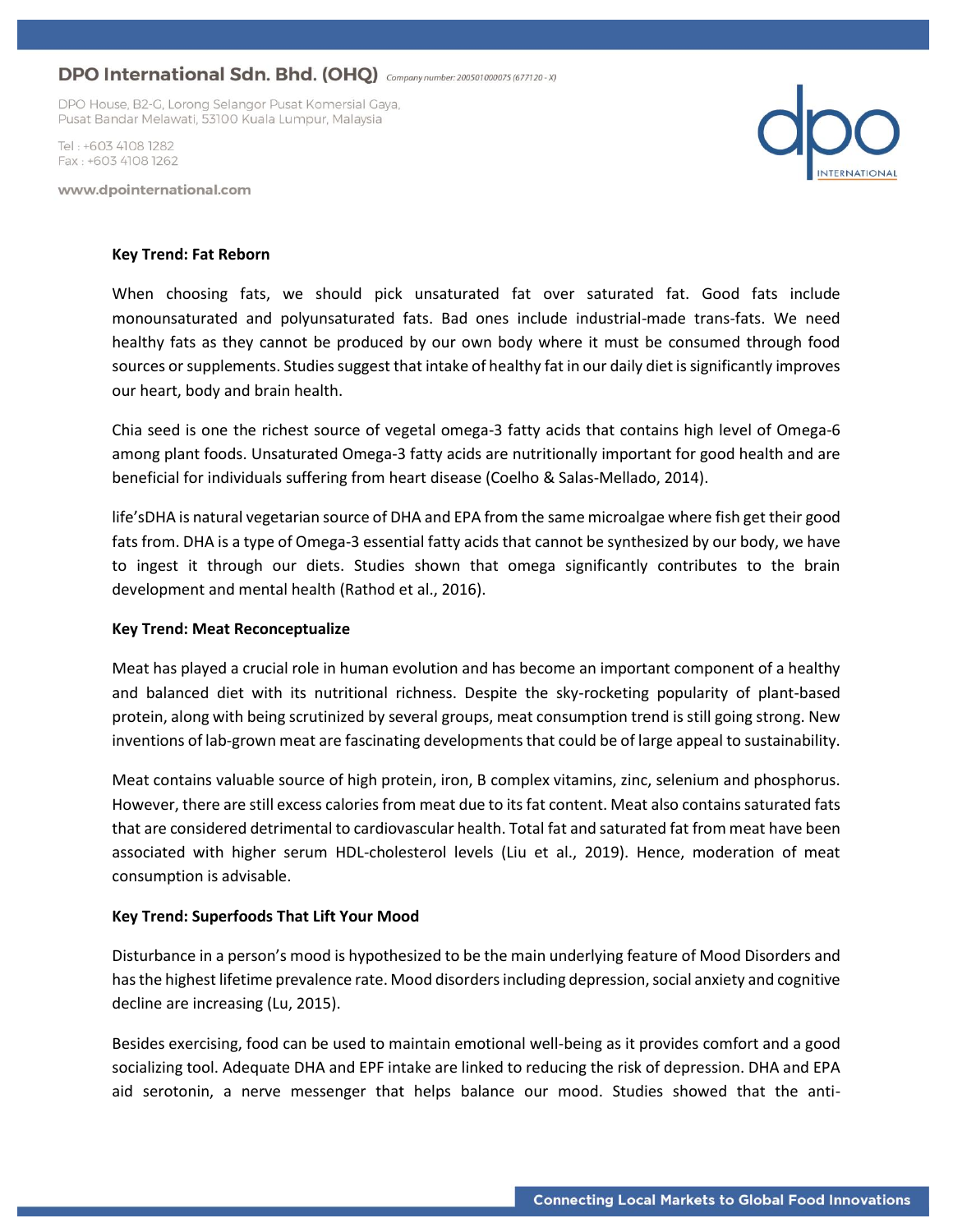DPO House, B2-G, Lorong Selangor Pusat Komersial Gaya, Pusat Bandar Melawati, 53100 Kuala Lumpur, Malaysia

Tel · +603 4108 1282 Fax: +603 4108 1262

www.dpointernational.com



inflammatory effects of these omega-3 fatty acids on nerve cells may promote the reduction of depression risk (McNamara, 2016).

Flaxseeds, hemp seeds and chia are good for your mood as they are rich in omega- fatty acids. They help to enhance cognitive activity as well as protection against neurodegenerative diseases (Lopresti, 2016).

#### **Conclusion**

In a nutshell, healthy lifestyle & eating diets can be achieved by including a variety of healthy ingredients in our daily food consumption. Adequate hydration and water intake is recommended along with enough sleep. Manufacturers are actively seeking to provide healthier food choices to consumers. They have been actively working on reformulating their product recipes while maintaining the existing taste and flavor profiles to not deter consumers.

#### **References**

Beneo. (2013). Palatinose, the only glycaemic carbohydrate providing balanced energy.

Beneo. (2016a). Beneo News. BENEO secures 2nd authorised 13.5 health claim in 2016 for its chicory root fibres.

Beneo. (2016b). Matching today's expectations. Specialty rice ingredients for better nutrition. Brochure.

Boone, L. (2014). Superfoods for Life, Chia: \* Boost Stamina \* Aid Weight Loss \* Improve Digestion \* 75 Recipes. USA: Quayside Publishing Group.

Coelho, M. S. & Salas-Mellado, M. M. (2014). Chemical Characterization of Chia (Salvia hispanica L.) for Use in Food Products. Journal of Food and Nutrition Research, 2(5), 263-9[. https://doi.org/10.12691/jfnr-](https://doi.org/10.12691/jfnr-2-5-9)[2-5-9](https://doi.org/10.12691/jfnr-2-5-9)

FDA. (2018). Guidance for Industry: The Declaration of Certain Isolated or Synthetic Non-Digestible Carbohydrates as Dietary Fiber on Nutrition and Supplement Facts Labels. Guidance Document. Retrieved from [https://www.fda.gov/regulatory-information/search-fda-guidance-documents/guidance-industry](https://www.fda.gov/regulatory-information/search-fda-guidance-documents/guidance-industry-declaration-certain-isolated-or-synthetic-non-digestible-carbohydrates-dietary)[declaration-certain-isolated-or-synthetic-non-digestible-carbohydrates-dietary](https://www.fda.gov/regulatory-information/search-fda-guidance-documents/guidance-industry-declaration-certain-isolated-or-synthetic-non-digestible-carbohydrates-dietary)

Franklin, A. M. & Hongu, N. (2016). Chia Seeds. College of Agriculture & Life Sciences, 1-5.

Hajhoseini, L. (2013). Importance of optimal fiber consumption during pregnancy. International Journal of Women's Health and Reproduction Sciences, 1(3), 76-79[. https://doi.org/10.15296/ijwhr.2013.13](https://doi.org/10.15296/ijwhr.2013.13)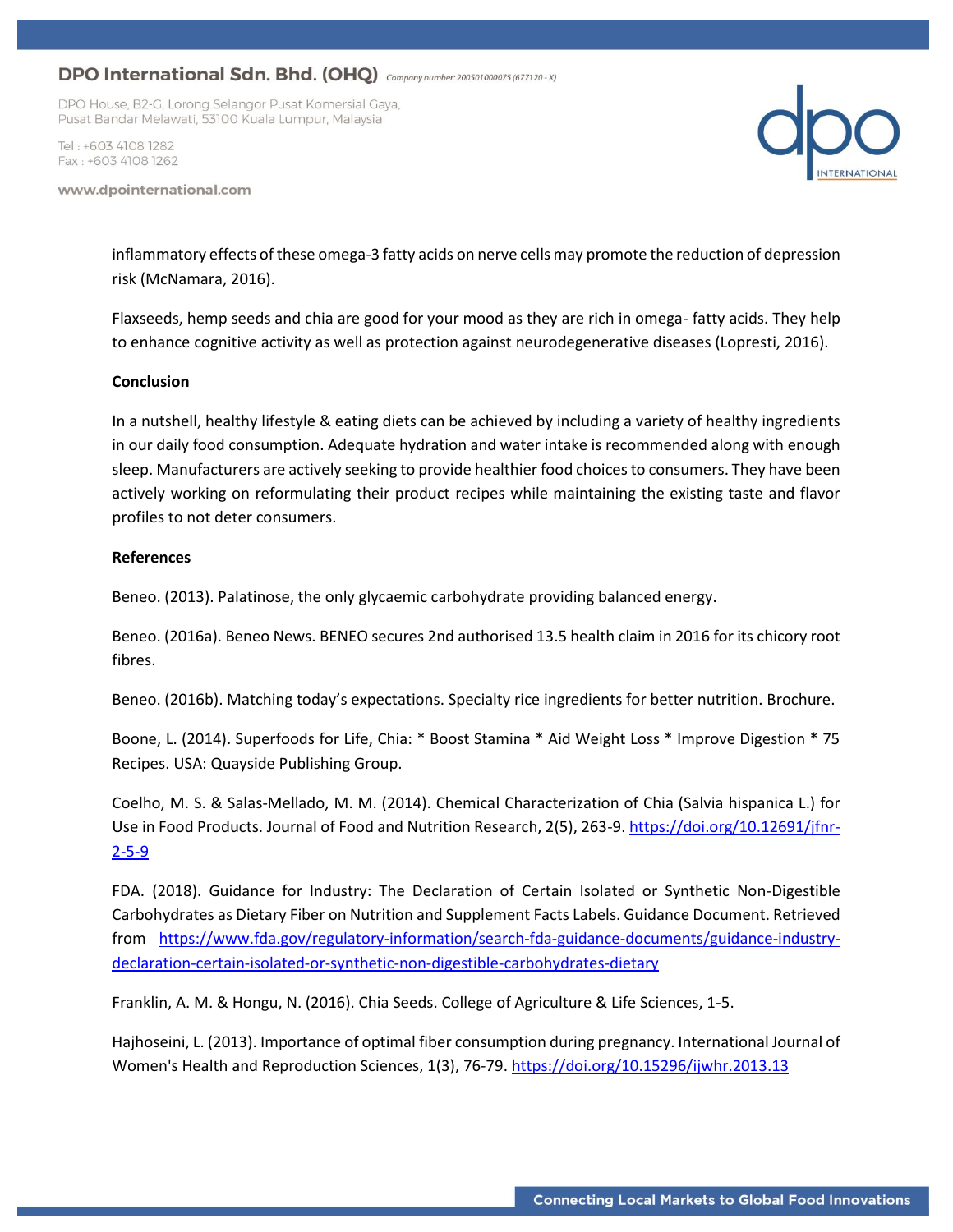DPO House, B2-G, Lorong Selangor Pusat Komersial Gaya, Pusat Bandar Melawati, 53100 Kuala Lumpur, Malaysia

Tel · +603 4108 1282 Fax: +603 4108 1262

www.dpointernational.com



Henry, C., Kaur, B., Quek, R., & Camps, S. (2017). A Low Glycaemic Index Diet Incorporating Isomaltulose Is Associated with Lower Glycaemic Response and Variability, and Promotes Fat Oxidation in Asians. *Nutrients*, *9*(5), 473.<https://doi.org/10.3390/nu9050473>

Holesh, J. E. & Martin, A. (2019). Physiology, Carbohydrates. StatPearls Publishing.

Liu, Y., Poon, S., Seeman, E., Hare, D., Bui, M., & Iuliano, S. (2019). Fat from dairy foods and 'meat' consumed within recommended levels is associated with favourable serum cholesterol levels in institutionalised older adults. *Journal Of Nutritional Science*, *8*[. https://doi.org/110.1017/jns.2019.5](https://doi.org/110.1017/jns.2019.5)

Lopresti, A. (2016). Salvia (Sage): A Review of its Potential Cognitive-Enhancing and Protective Effects. *Drugs In R&D*, *17*(1), 53-64[. https://doi.org/10.1007/s40268-016-0157-5](https://doi.org/10.1007/s40268-016-0157-5)

Kulczyński, B., Kobus-Cisowska, J., Taczanowski, M., Kmiecik, D., & Gramza-Michałowska, A. (2019). The Chemical Composition and Nutritional Value of Chia Seeds-Current State of Knowledge. *Nutrients*, *11*(6), 1242[. https://doi.org/10.3390/nu11061242](https://doi.org/10.3390/nu11061242)

Lu, R. (2015). Mood Disorders: From Psychopathogenesis to Treatment. *The Scientific World Journal*, *2015*, 1-2.<https://doi.org/10.1155/2015/289508>

McNamara, R. (2016). Role of Omega-3 fatty acids in the etiology, treatment, and prevention of depression: Current status and future directions. Journal Of Nutrition & Intermediary Metabolism, 5, 96- 106.<https://doi.org/10.1016/j.jnim.2016.04.004>

Munoz, L. A., Cobos, A., Diaz, O. & Aguilera, J. M. (2012). Chia seeds: microstructure, mucilage extraction and hydration. Journal of Food Engineering, 108, 216-224.

New Nutrition Business. (2019). 10 Key Trends in Food, Nutrition & Health 2020, Industry Report.

Rathod, R., Kale, A., & Joshi, S. (2016). Novel insights into the effect of vitamin B12 and omega-3 fatty acids on brain function. *Journal Of Biomedical Science*, *23*(1)[. http://doi.org/10.1186/s12929-016-0241-8](http://doi.org/10.1186/s12929-016-0241-8)

Rosica, V. & Levinus, A. D. (2016). Prebiotics: Definition and protective mechanisms. Elsevier, 30(1), 27- 37.

Suri, S., Passi, S. J. & Goyat, J. (2016). Chia Seed (*Salvia Hispanica L.*) – A New Age Functional Food. International Journal of Advanced Technology in Engineering and Science, 4(3), 286-99.

Technavio. (2018). Global Plant Based Protein Products Market 2019-2023. Market Research Report.